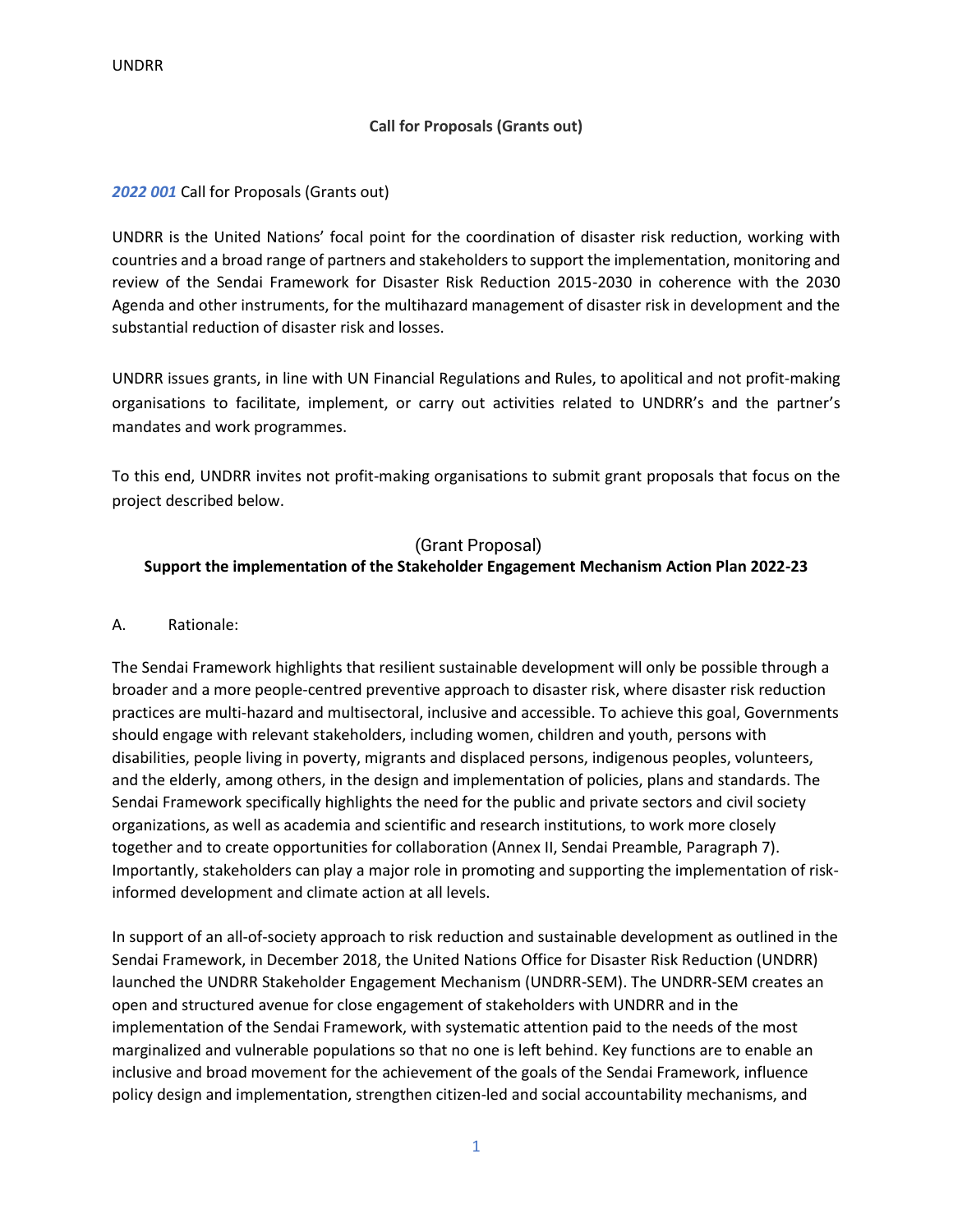promote coordination and harmonization between different stakeholder groups, including for their interaction with the United Nations, Member States, Parliamentarians, and other governmental organizations.

### **Objectives of the SEM** include:

1. Promote an all of society engagement and action through strengthened partnerships with and between key stakeholders, in collaboration with Member States and UN system partners.

2.Ensure a broader and more people-centred preventative approach to disaster risk by mobilizing and strengthening the voice of stakeholders in the Member State led implementation of the Sendai Framework.

3. Catalyse collective action among different stakeholders and in collaboration with Governments and the United Nations system for risk-informed development.

4.Co-create and co-design innovative solutions and approaches to implement the Sendai Framework and build coherence across the post-2015 agendas.

During the SEM AG Annual Meeting in December 2021, SEM AG members called for a stronger role of the SEM in influencing global agreements and policy processes. Over the past two years of its existence, the SEM has made inroads in its advocacy by participating in key fora and processes related to Agenda 2030, such as Financing for Development (FfD), High-Level Political Forum (HLPF), the World Urban Forum (WUF) and, more recently, the COP.

The 2022-23 action plan aims to expand the SEM's engagement in these fora, through actions such as position papers, speaking engagements, side events and campaigning. The new action plan also identifies new fora and opportunities for the SEM to expand its outreach, visibility, and impact in the coming biennium, such as the Committee on the Status of Women and the Conference of state parties to the UN convention on the rights of persons with disabilities. SEM members are keen to engage in these events but as the volume of events and desired level of engagement by the SEM keeps increasing, support is needed for the SEM to successfully and meaningfully participate and advocate in each of these fora. This is the main focus of this grant.

Additional areas of focus include deepening the involvement of the SEM in UNDRR-led events throughout the year, by continuously identifying opportunities in collaboration with UNDRR Regional Offices; defining a strategy for the SEM's engagement at regional level, as the SEM expressed the need for a structured approach on this at the 2021 SEM annual meeting; and raising the visibility of the SEM through an advocacy campaign centred on International Day of DRR and through webinars on the SEM's work for external stakeholders. In addition to these deliverables, the grantee will also contribute to smooth and effective communication among the SEM AG, focal points, action track coordinators and volunteers to maximise their contributions to the implementation of the action plan, particularly under its Action Area 1.

#### B. Purpose: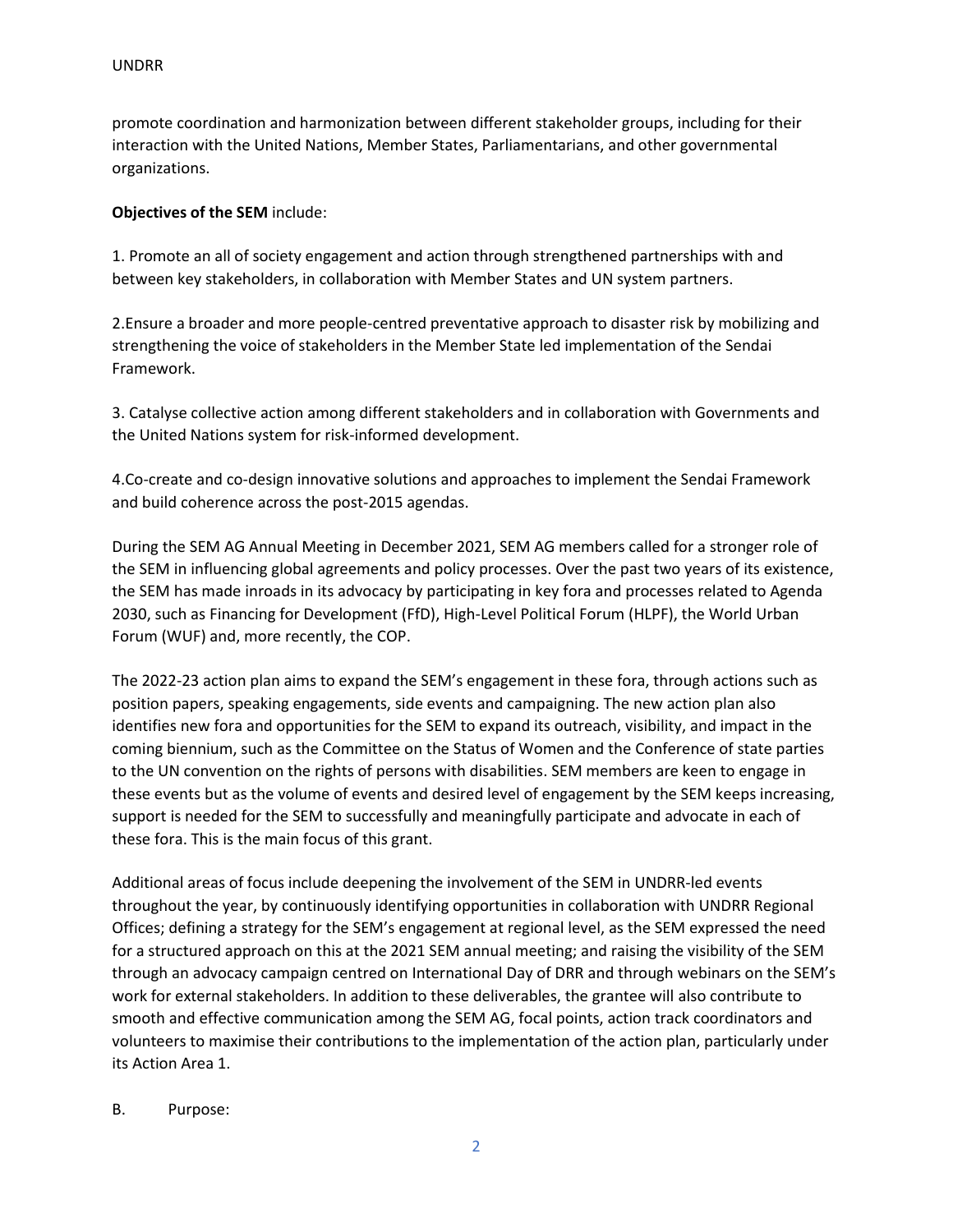The SEM Advisory Group (SEM AG) agreed on an ambitious SEM Action Plan for 2022-23 (see Annex I). The Action Plan focuses on three main action areas:

- **Action Area 1: Influencing global development policy –** *bring the voice of SEM and the importance of DRR to main global development fora and stakeholders*
- **Action Area 2: SEM contributions to main global fora and mechanisms focused on DRR**  *ensure the all-of-society approach is always present in DRR discussions.*
- **Action Area 3: Knowledge management -** *develop knowledge assets and campaign tools to raise SEM's visibility and increase the sharing of its expertise in global DRR community*

Building on the achievements made by the SEM in 2020-21, this grant will focus on further strengthening the modalities of working of the SEM Advisory Group (AG) and providing support to SEM AG, SEM Focal Points and SEM members who volunteered to support the delivery of the 2022-23 action plan, focusing predominantly on activities under Action Area 1.

# C. Outcome:

Disaster Risk Reduction and resilience and engagement of stakeholders therein are promoted through multi-stakeholder action across the wider 2030 agenda.

# D. Output:

Working in close cooperation with the SEM Focal Points and Action Track Coordinators, the SEM Advisory Group as well as the UNDRR Partnerships Unit, the main outputs expected to be delivered by the grantee include:

- **1) SEM engagement in select global Agenda 2030 fora and process strengthened, as per Action Area 1 in the action plan 2022-23.**
- **2) SEM engagement in UNDRR-led events (such as side events and webinars) continued and strengthened, including through continuous identification of opportunities by liaising with UNDRR regional offices.**
- **3) Strategy for SEM's desired involvement at regional level and its modalities, including connections to regional DRR groups, defined, in consultation with the SEM AG.**
- **4) SEM advocacy campaign for International Day of DRR (IDDRR) on 13 October developed and implemented.**
- **5) SEM webinars on what the group is and does organised and delivered for targeted audiences including UN member states, donors, and UN agencies beyond UNDRR**

Additionally, the grantee will ensure that:

• there is regular communication within the SEM focal points and Action Track Coordinators (ATCs), and within the SEM Advisory Group on the implementation of the action plan, especially under Action Area 1;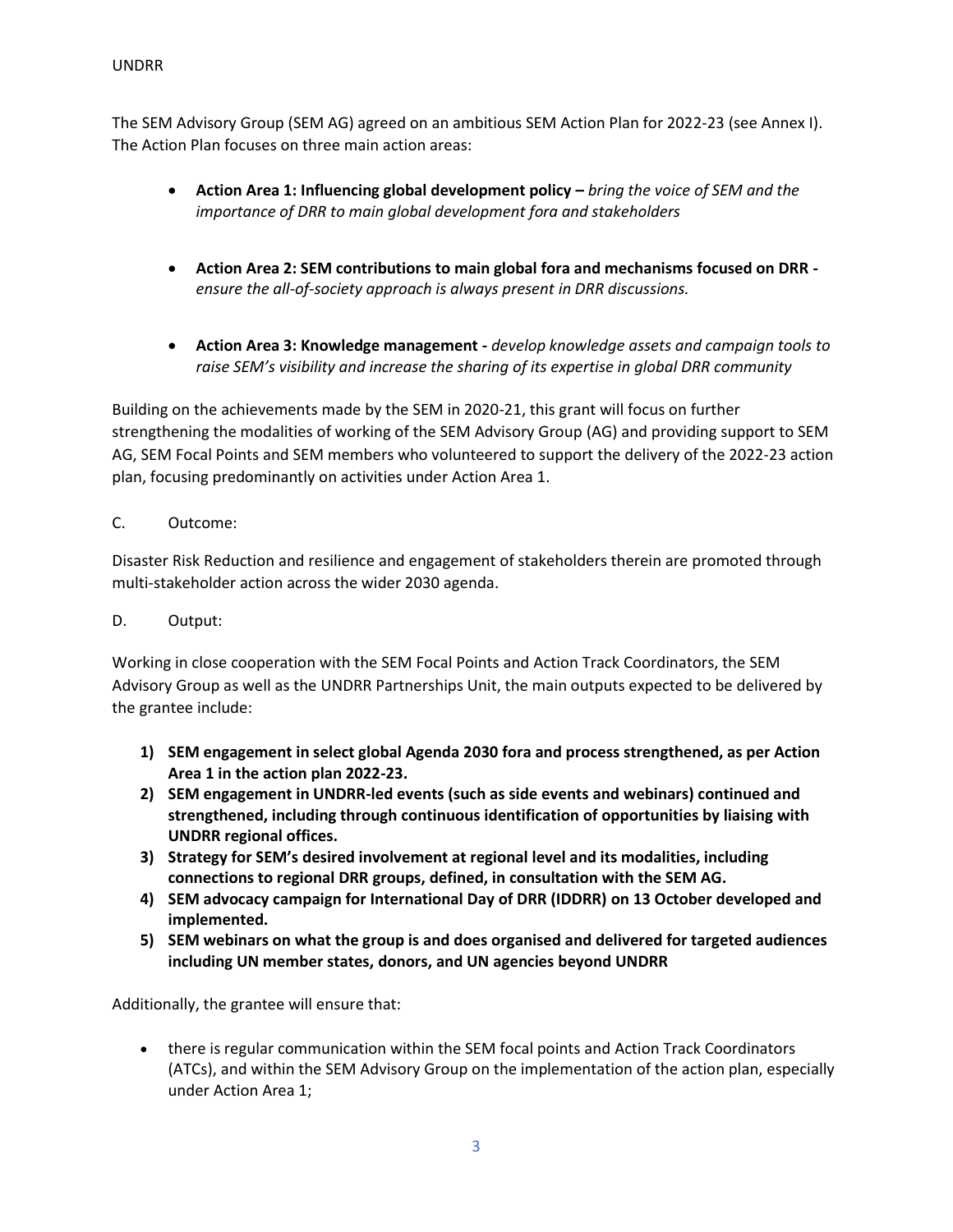- that SEM groups and the wider SEM membership are informed of, and regularly contribute to, action plan activities;
- progress on the action plan is regularly monitored (ideally on a monthly basis);
- there is timely implementation and reporting of actions by SEM ATCs and volunteers;
- monthly calls within SEM Advisory Group and quarterly calls with the broader SEM membership and UNDRR on key policy trends and opportunities are organised.
- E. Suggested activities:

## **Deliverable 1: SEM engagement in select global Agenda 2030 fora and process strengthened, as per Action Area 1 in the action plan 2022-23**.

The grantee will support SEM Advisory Group in activities such as:

- Ensuring SEM members are updated on opportunities to engage in events identified as priorities for SEM advocacy (see list in table 1).
- Supporting SEM Advisory Group in facilitating stakeholder engagement in the events and their preparatory process, to ensure SEM makes a meaningful contribution to each event and SEM participation is well organised and impactful. This includes facilitating and coordinating stakeholder inputs to the development of the SEM statement of position paper for the event, to the event's sessions as speakers (where appropriate) and to the organisation of SEM-led side events or activities such as webinars in relation to the events.
- Support the SEM AG in logistical aspects of the events, such as registration and travel for SEM participants, as needed.

# **Deliverable 2. SEM engagement in UNDRR-led events (such as side events and webinars) continued and strengthened, including through continuous identification of opportunities by liaising with UNDRR regional offices.**

The grantee will support by:

- Liaising with UNDRR Regional Offices and the Partnership Unit in Geneva to continuously identify possible events for SEM engagement (as speakers, participants, contributors to documentation or other forms of contributions).
- Bringing these opportunities to the attention of the SEM AG and identifying ways for the SEM to leverage them.
- Support the SEM AG and members in meaningfully leveraging these opportunities and deepening SEM's engagement in DRR events and processes.

# **Deliverable 3. Strategy for SEM's desired involvement at regional level and its modalities, including connections to regional DRR groups, defined, in consultation with the SEM AG.**

The grantee will:

• In cooperation with AG members, produce a succinct strategy defining the desired modalities for SEM to engage and advocate at the regional level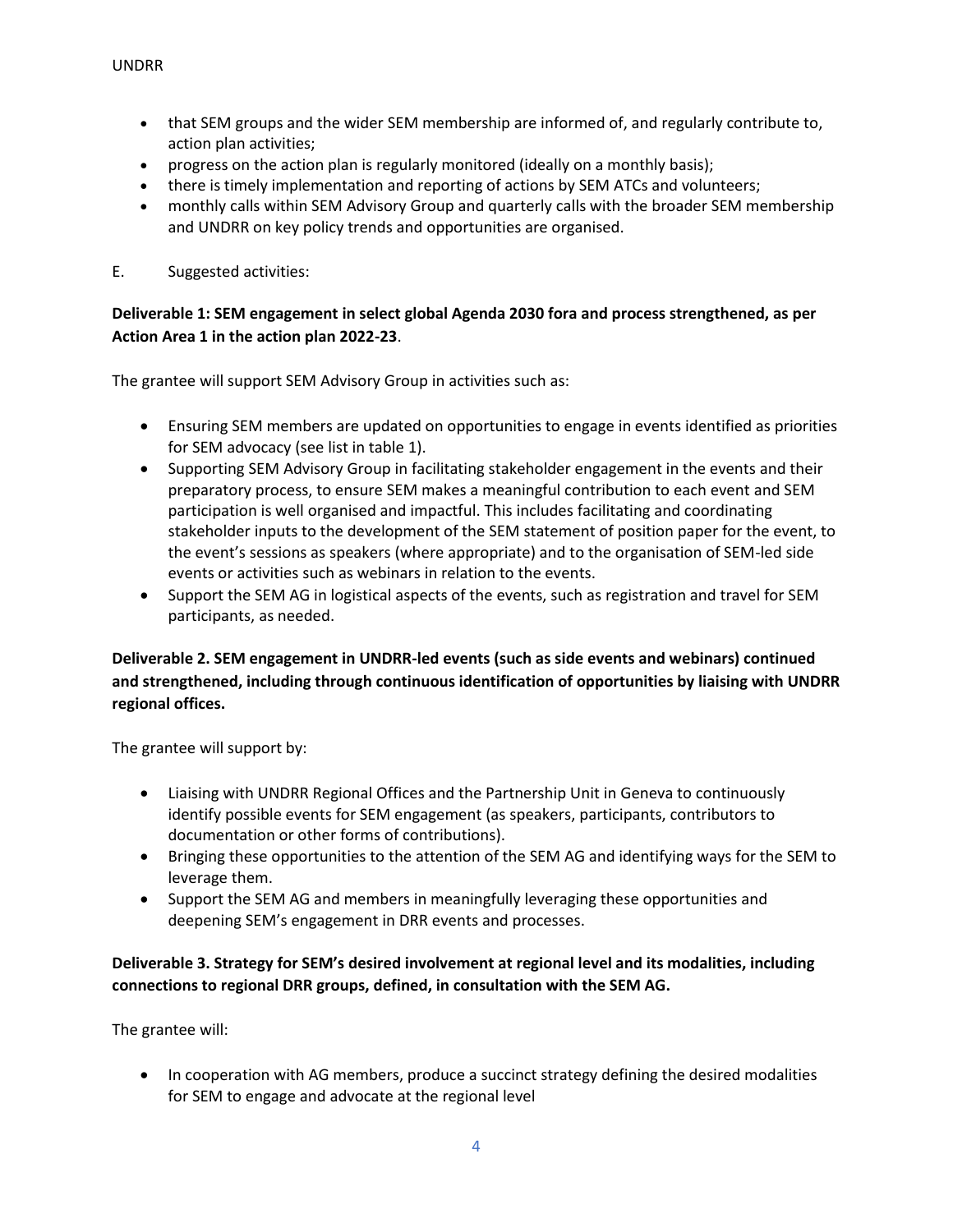• This includes identifying modalities to cooperate with regional DRR groups; defining modalities to engage in UNDRR Regional Platform for DRR and other relevant regional DRR events; identifying SEM AG or wider SEM members who are willing to lead in the implementation of the regional activities identified

## **Deliverable 3. SEM advocacy campaign for International Day of DRR (IDDRR) on 13 October developed and implemented.**

The grantee will:

- In cooperation with the SEM AG and with support from the UNDRR Communication team, develop impactful advocacy material (such as video stories, social media posts, op-ed article) by the SEM for International Day of DRR (IDDRR) on 13 October
- On IDDRR, ensure effective dissemination of the materials through channels such as the UNDRR website, the SEM pages, PreventionWeb, social media of UNDRR and SEM partners

## **Deliverable 4. SEM webinars on what the group is and does organised and delivered for targeted audiences including UN member states, donors, and UN agencies beyond UNDRR**

The grantee will:

- Identify audiences, including UN agencies, UN member states delegations, donors (existing and potential) interested in learning more about the SEM
- In close coordination with SEM AG and members, develop ad-hoc content for a webinar targeting each of the audiences identified, including agenda, speakers, content, Q&A organisation
- Together with SEM members, facilitate the successful delivery of each webinar (including technical platform, master of ceremonies, recording and its dissemination)
- *F.* Resources: *60,000 USD*
- G. Elements specific to the project that the grantee should know:
	- The role of the grantee should be to facilitate, steer and direct the work of SEM members in delivering the activities of the action plan, in line with the deliverables above. Any decision and activity will be implemented in prior consultation with and will be reported to the relevant SEM Focal Points and Coordinators.
	- Within three weeks from the start of the grant, the grantee will have developed a clear implementation plan for each of these outputs, following consultation with the relevant SEM focal points or coordinators. The plans will include clear timeline, milestones, and deliverables.
	- Applicants are required to indicate a plan for implementation, taking into consideration challenges created by the COVID-19 pandemic. *[Mandatory]*
- H. Budget and administrative-related aspects: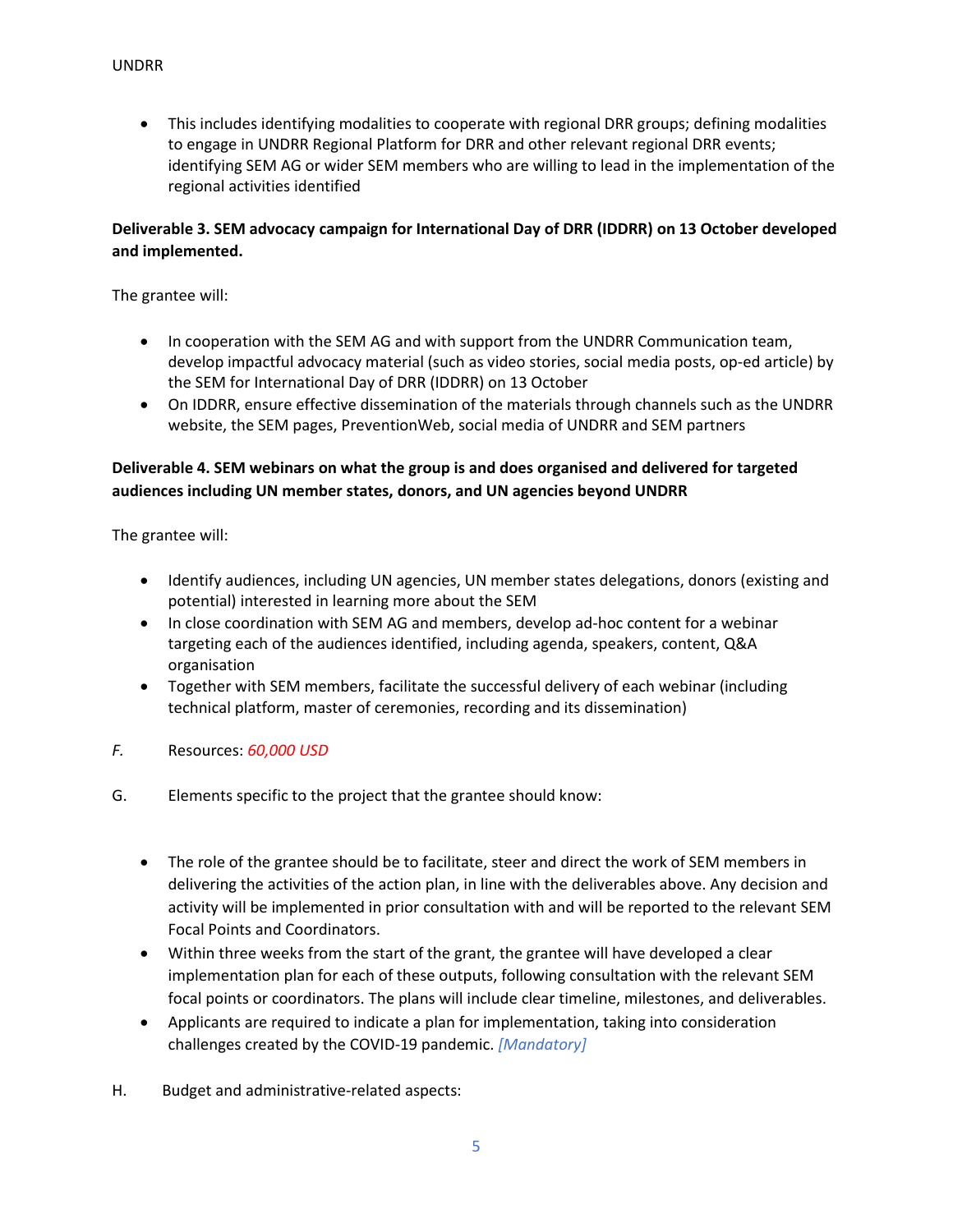The duration of the proposed project **cannot exceed 31 December 2022**. The maximum amount requested from UNDRR for the implementation of this project cannot exceed USD 60,000. The project proposal must not exceed 10 pages (attachments such as scanned copies of entity's registration, CVs of staff etc. do not count).

For this purpose, please fill in duly **all the sections of the [application form,](https://www.undrr.org/sites/default/files/inline-files/UNDRRgrantapplicationform.docx) include the required documents** (scanned copy of NGO/IGO's registration certificate, CVs of staff etc.) and **[budget excel sheets,](https://www.undrr.org/sites/default/files/inline-files/UNDRRgrantapplicationbudgetsheets.xls)**  and send **the complete application package** (application form, budget excel sheets, entity registration certificate, CVs of staff, etc.) to the following email address: [undrrgrantproposal@un.org](mailto:undrrgrantproposal@un.org)

cc: Jyothi Bylappa Maralenahalli <jyothi.maralenahalli@un.org>

Reference: *2022 001* Call for Proposals – **Support the implementation of the Stakeholder Engagement Mechanism Action Plan 2022-23**

**Deadline for applications: 13 February 2022 midnight New York, USA EST (Eastern Standard Time)**. Incomplete and/or late applications **will not be considered**.

Projects' activities can include, amongst others, the following:

- seminars, workshops, trainings;
- capacity building activities;
- institutional strengthening activities and
- advocacy

The following types of activity will not be covered:

- capital expenditure, e.g. land, buildings, equipment and vehicles;
- individual scholarships for studies or training courses;
- supporting political parties; and
- sub-contracting

Due to the number of applications, **only short-listed applicants will be notified**.

Please note that the grant payment schedule will be determined with the selected grantee when finalizing the agreement. UNDRR standard practice is: not to exceed 40% of the requested amount upon signature of the grant agreement; remaining payments made based on a schedule of payments linked to production of project milestones and the final payment, 20%, will be paid after the end of the project, once final documents have been received, verified and approved by UNDRR.

Refund of grants: UNDRR may request organizations to refund, either in part or in whole any amounts paid in respect of a grant when:

- the project was not implemented in full or in part;
- the grant was spent for ineligible expenditures other than those mentioned in the budget proposal submitted to, and approved by UNDRR;
- no narrative, financial or audit report was submitted within the deadline established by the grant agreement;